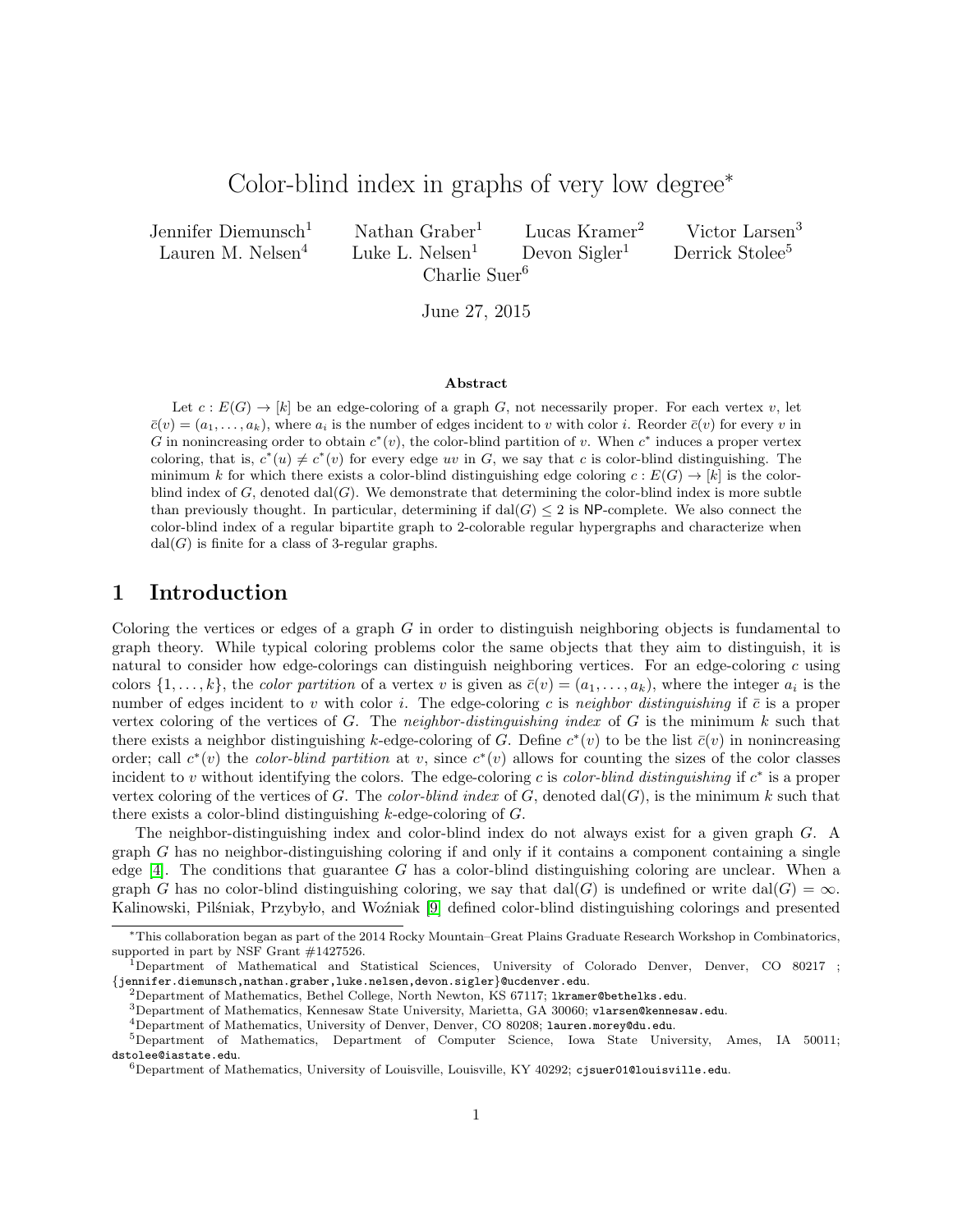several examples of graphs that have no color-blind distinguishing colorings. All of the known examples that fail to have color-blind distinguishing colorings have minimum degree at most three.

When two adjacent vertices have different degree, their color-blind partitions are distinct for every edgecoloring. Thus, it appears that constructing a color-blind distinguishing coloring is most difficult when a graph is regular and of small degree. Most recent work [\[1,](#page-9-2) [11\]](#page-9-3) has focused on demonstrating that  $dal(G)$  is finite and small when  $G$  is a regular graph (or is almost regular) of large degree. These results were improved by Przybyło [\[12\]](#page-9-4) in the following theorem.

**Theorem 1** (Przybyło [\[12\]](#page-9-4)). If G is a graph with minimum degree  $\delta(G) \geq 3462$ , then dal(G)  $\leq 3$ .

We instead focus on graphs with very low minimum degree. In Section [2,](#page-1-0) we demonstrate that it is difficult to determine  $\text{dal}(G)$ , even when it is promised to exist.

### <span id="page-1-1"></span>**Theorem 2.** Determining if  $dal(G) = 2$  is NP-complete, even under the promise that  $dal(G) \in \{2, 3\}$ .

The hardness of determining  $dal(G)$  implies that there is no efficient characterization of graphs with low color-blind index (assuming  $P \neq NP$ ). Therefore, we investigate several families of graphs with low degree in order to determine their color-blind index. For example, it is not difficult to demonstrate that dal( $G$ )  $\leq$  2 when G is a tree on at least three vertices.

A 2-regular graph is a disjoint union of cycles, and the color-blind index of cycles is known [\[9\]](#page-9-1), so we pursue the next case by considering different classes of 3-regular graphs, and determine if they have finite or infinite color-blind index. If G is a  $k$ -regular bipartite graph, then the color-blind index of G is at most 3 [\[9\]](#page-9-1). In Section [3,](#page-4-0) we demonstrate that a k-regular bipartite graph has color-blind index 2 exactly when it is associated with a 2-colorable k-regular k-uniform hypergraph. Thomassen [\[13\]](#page-9-5) and Henning and Yeo [\[8\]](#page-9-6) proved that all k-regular, k-uniform hypergraphs are 2-colorable when  $k \geq 4$ ; this demonstrates that all k-regular bipartite graphs have color-blind index at most 2 when  $k \geq 4$ . Thus, for k-regular bipartite graphs it is difficult to distinguish between color-blind index 2 or 3 only when  $k = 3$ .

To further investigate 3-regular graphs, we consider graphs that are very far from being bipartite in Section [4.](#page-5-0) In particular, we consider a connected 3-regular graph G where every vertex is contained in a 3-cycle. If there is a vertex in three 3-cycles, then  $G$  is isomorphic to  $K_4$  and there does not exist a color-blind distinguishing coloring of G [\[9\]](#page-9-1). If v is a vertex in two 3-cycles, then one of the neighbors u of v is in both of those 3-cycles. These two 3-cycles form a *diamond*. We say  $G$  is a *cycle of diamonds* if  $G$  is a 3-regular graph where every vertex in  $G$  is in a diamond;  $G$  is an odd cycle of diamonds if  $G$  is a cycle of diamonds and contains 4t vertices for an odd integer t. In particular, we consider  $K_4$  to be a cycle of one diamond.

<span id="page-1-3"></span>Theorem 3. Let G be a connected 3-regular graph where every vertex is in at least one 3-cycle of G. G has a color-blind coloring if and only if G is not an odd cycle of diamonds. When G is not an odd cycle of diamonds, then dal(G)  $\leq$  3.

# <span id="page-1-0"></span>2 Hardness of Computing  $dal(G)$

In this section, we prove Theorem [2](#page-1-1) in the standard way. For basics on computational complexity and NP-completeness, see [\[3\]](#page-9-7). It is clear that a nondeterministic algorithm can produce and check that a coloring is color-blind distinguishing, so determining dal(G)  $\leq k$  is in NP. We define a polynomial-time reduction<sup>[1](#page-1-2)</sup> that takes a boolean formula in conjunctive normal form where all clauses have three literals and outputs a graph with color-blind index two if and only if the boolean formula is satisfiable.

**Theorem [2.](#page-1-1)** Determining if  $\text{dal}(G) = 2$  is NP-complete, even under the promise that  $\text{dal}(G) \in \{2, 3\}$ .

*Proof.* To prove hardness we will demonstrate a polynomial-time reduction that, given an instance  $\phi$  of 3-SAT, will produce a graph  $G_{\phi}$  such that  $2 \leq \text{dal}(G_{\phi}) \leq 3$  and such that  $\text{dal}(G_{\phi}) = 2$  if and only if  $\phi$  is satisfiable.

<span id="page-1-2"></span><sup>&</sup>lt;sup>1</sup>This reduction could easily be implemented in logspace.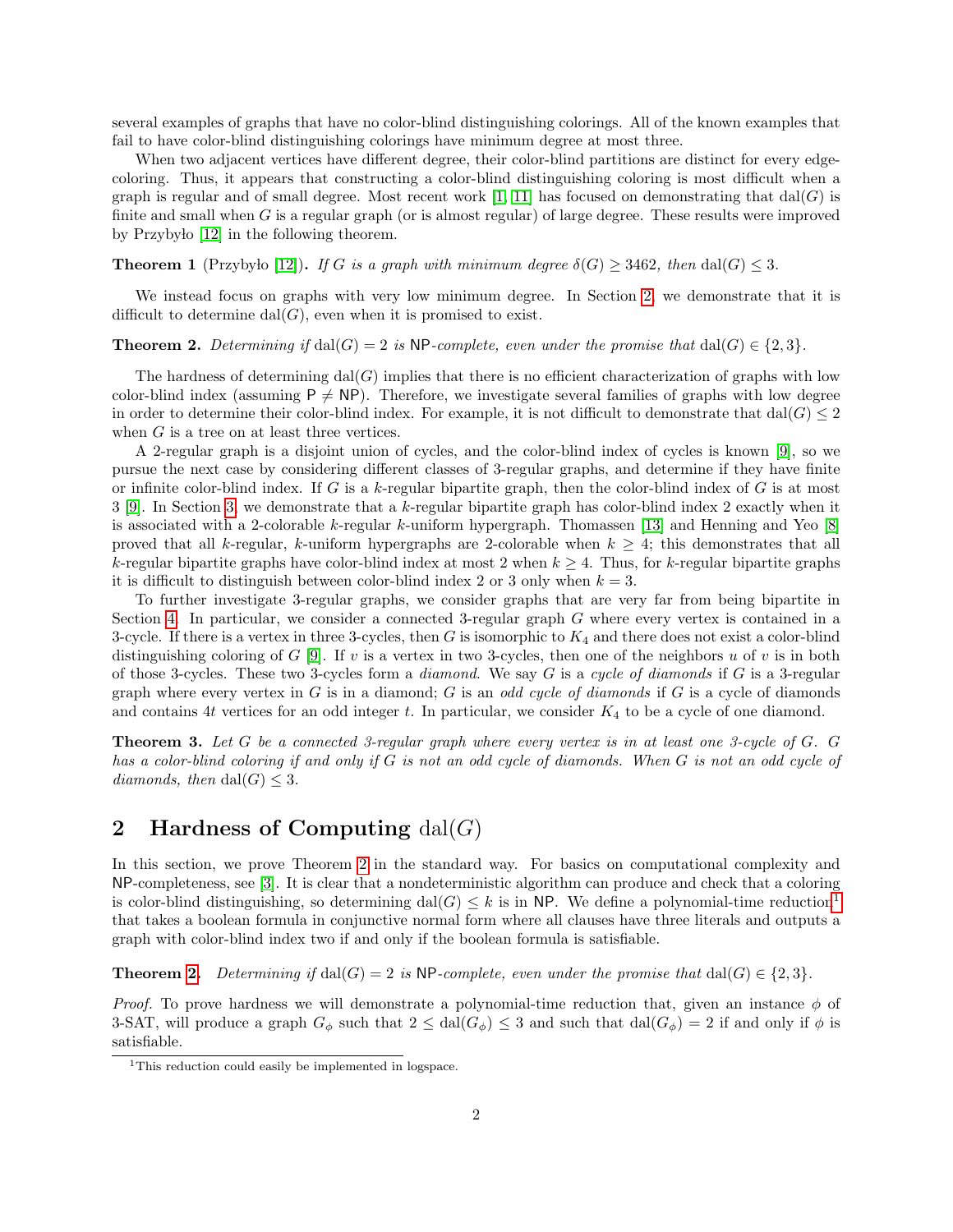Let  $\phi(x_1,\ldots,x_n) = \bigwedge_{i=1}^m C_i$  be a 3-CNF formula with n variables  $x_1,\ldots,x_n$  and m clauses  $C_1,\ldots,C_m$ . Let each clause  $C_j$  be given as  $C_j = \hat{x}_{i_{j,1}} \vee \hat{x}_{i_{j,2}} \vee \hat{x}_{i_{j,3}}$ , where each  $\hat{x}_{i_{j,k}}$  is one of  $x_{i_{j,k}}$  or  $\neg x_{i_{j,k}}$ .

We will construct a graph  $G_{\phi}$  by creating gadgets that represent each variable and clause, and then identifying vertices within those gadgets in order to create  $G_{\phi}$ . In a 2-edge-coloring of  $G_{\phi}$ , we consider the color-blind partition  $(2,1)$  to be a "true" value while the partition  $(3,0)$  corresponds to a "false" value.

Let V be the graph given by vertices  $p_0, p_1, \ldots, p_{6m+7}, v_1, \ldots, v_{6m+6}, r_1, \ldots, r_{12m+12}$  where the vertices  $p_0p_1 \ldots p_{6m+7}$  form a path, and each  $v_i$  is adjacent to  $p_i, r_{2i-1}$  and  $r_{2i}$ . We will call V the variable gadget and create a copy  $V_i$  of V for each variable  $x_i$ , and list the copy of each vertex w as  $w^i$ . The vertices  $p_1, \ldots, p_{6m+6}$ and  $v_1, \ldots, v_{6m+6}$  all have degree three, so in a 2-edge-coloring of V, the color-blind partitions take value  $(2, 1)$  or  $(3, 0)$ . If the color-blind partitions form a proper vertex coloring, then these partitions alternate along the path  $p_1 \ldots p_{6m+6}$  and along the list  $v_1 \ldots v_{6m+6}$ . Hence, if  $G_\phi$  has a color-blind distinguishing 2-edge-coloring, then the color-blind partition of  $v_1^i$  in the copy  $V_i$  corresponds to the truth value of  $x_i$ . If a clause  $C_j$  contains the variable  $\hat{x}_i$ , the vertices  $v_{6j+3}^i$  and  $v_{6j+4}^i$  will be used in order to connect the value of  $x_i$  or  $\neg x_i$  to the clause. First, we must discuss the clause gadgets.

Let L be the graph given by a 3-cycle  $z_1z_2z_3$ , a 14-cycle  $u_1u_2 \ldots u_{14}$ , and vertices  $\ell_4, \ell_7, \ell_{10}$  with the addition of edges  $z_1u_1$ ,  $u_4\ell_4$ ,  $u_7\ell_7$ ,  $u_{10}\ell_{10}$ . See Figure [1\(b\)](#page-2-0) for the graph L. For each clause  $C_j$ , create a copy  $L_j$  of L and let  $t_1^j$ ,  $t_2^j$ ,  $t_3^j$ ,  $s_1^j$ ,  $s_2^j$  and  $s_3^j$  be the copies of the vertices  $u_4$ ,  $u_7$ ,  $u_{10}$ ,  $\ell_4$ ,  $\ell_7$  and  $\ell_{10}$  in  $L_j$ .



<span id="page-2-0"></span>Figure 1: Gadgets for variables and clauses.

<span id="page-2-1"></span>Claim 2.1. Let c be a 2-edge-coloring of L and let  $c^*$  be the color-blind partitions on the vertices of L. If  $c^*$ is a proper vertex coloring, then at least one of the vertices  $u_4$ ,  $u_7$ , and  $u_{10}$  has color-blind partition  $(2, 1)$ .

*Proof.* Suppose for the sake of contradiction that  $c^*$  is a proper vertex coloring and the vertices  $u_4$ ,  $u_7$ , and  $u_{10}$  all have color-blind partition (3,0). Thus, the two edges on the cycle incident to one of these vertices have the same color.

In the cycle  $z_1z_2z_3$ , the 2-vertices  $z_2$  and  $z_3$  must have different color-blind partitions. Thus, the edges  $z_1z_2$  and  $z_3z_1$  must receive distinct colors a and b. Thus  $c^*(z_1) = (2,1)$  and hence  $c^*(u_1) = (3,0)$ . Therefore, all 3-vertices on the 14-cycle have the color-blind partition (3, 0).

Without loss of generality, let a be the color on the edges  $u_1u_2$  and  $u_1_4u_1$ . Observe that since the 2vertices  $u_2$  and  $u_3$  have distinct color-blind partitions, the edge  $u_3u_4$  has color b and hence  $u_4u_5$  has color b. Similarly, observe that the edges  $u_6u_7$  and  $u_7u_8$  have color a, and again that the edges  $u_9u_{10}$  and  $u_{10}u_{11}$ have color b.

Now, the 2-vertices  $u_{11}$ ,  $u_{12}$ ,  $u_{13}$ , and  $u_{14}$  should have distinct color-blind partitions, but since the color of  $u_{10}u_{11}$  is b and the color of  $u_{14}u_1$  is a, this is impossible.  $\Box$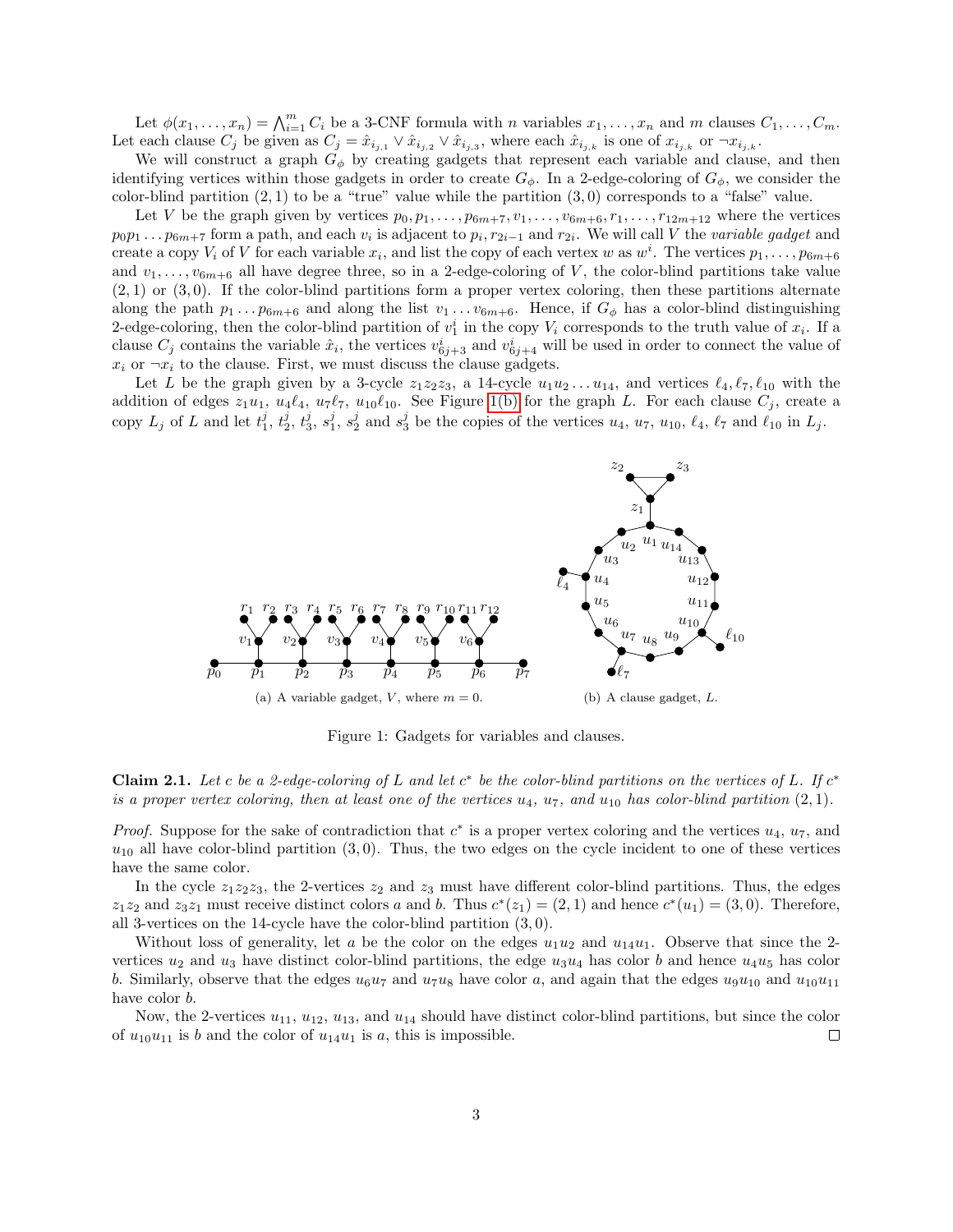It remains to show that if at least one of these vertices has color-blind partition (2, 1), then we can give a color-blind distinguishing 2-edge-coloring to the gadget L.

<span id="page-3-2"></span>**Claim 2.2.** Let  $p_4, p_7, p_{10}$  be three partitions in  $\{(2, 1), (3, 0)\}$ . If at least one value  $p_i$  is  $(2, 1)$ , then there exists a 2-edge-coloring c of L such that  $c^*$  is a proper vertex coloring and  $c^*(u_4) = p_4$ ,  $c^*(u_7) = p_7$ , and  $c^*(u_{10}) = p_{10}.$ 

*Proof.* Select  $j \in \{4, 7, 10\}$  such that  $p_j = (2, 1)$ . We construct a 2-edge-coloring c of L by first coloring the edges  $v_1v_2, v_2v_3, u_1v_1$ , and  $u_1u_2$  with color a and the edge  $v_1v_3$  with color b. We will color the cycle  $u_1u_2...u_{14}$  by coloring the edges of the paths  $u_1u_2u_3u_4$ ,  $u_4u_5u_5u_7$ ,  $u_7u_8u_9u_{10}$ , and  $u_{10}u_{11}u_{12}u_{13}u_{14}u_1$  in a way that ensures that the 2-vertices are properly colored. When we reach each 3-vertex  $u_k$ , we will color the edge  $u_k u_{k+1}$  using the same color as  $u_{k-1}u_k$  unless  $k = j$ , in which case we color  $u_j u_{j+1}$  the opposite color as  $u_{i-1}u_i$ . Color the edges  $u_k\ell_k$  such that the color-blind partition on  $u_k$  is equal to  $p_k$ . Since the edge pairs  $u_1u_2$  and  $u_3u_4$ ,  $u_4u_5$  and  $u_6u_7$ ,  $u_7u_8$  and  $u_9u_{10}$  must receive opposite colors, observe that the edge  $u_{10}u_{11}$  will have color a using this coloring. Also observe that the edge pair  $u_{10}u_{11}$  and  $u_{14}u_1$  receive the same color, so the vertex  $u_1$  has color-blind partition  $(3,0)$  and hence we have the desired coloring c.  $\Box$ 

We are now prepared to define  $G_{\phi}$ . First, create all copies  $V_i$  of the variable gadget V for all variables  $x_i$ . Then create all copies  $L_j$  of the clause gadget L for all clauses  $C_j$ . Finally, consider each variable  $\hat{x}_{i_{j,k}}$ in each clause  $C_j$ . If  $\hat{x}_{i_{j,k}} = x_{i_{j,k}}$ , then identify the vertex  $v_{6j+3}^{i_{j,k}}$  with  $t_k^j$ , and identify  $r_{12j+5}$  and  $r_{12j+6}$  with the 2-vertices adjacent to  $t_k^j$ , and  $p_{6j+3}^{i_{j,k}}$  with the leaf  $s_k^j$ . If  $\hat{x}_{i_{j,k}} = -x_{i_{j,k}}$ , then identify the vertex  $v_{6j+4}^{i_{j,k}}$  with  $t_k^j$ , and identify  $r_{12j+7}$  and  $r_{12j+8}$  with the 2-vertices adjacent to  $t_k^j$ , and  $p_{6j+4}^{i_{j,k}}$  with the leaf  $s_k^j$ .

Let c be a 2-edge-coloring of  $G_{\phi}$  and define the variable assignment  $x_i =$  $\int \text{true} \quad c^*(v_1^i) = (2, 1)$ false  $c^*(v_1^i) = (3, 0)$ . Observe

that if  $c^*$  is a proper vertex coloring, then  $c^*(v_{6j+3}^i) = c^*(v_1^i)$  and  $c^*(v_{6j+4}^i) \neq c^*(v_1^i)$  for each variable gadget  $V_i$  and each clause gadget  $L_j$ . Then, since  $c^*$  is a proper vertex coloring, Claim [2.1](#page-2-1) implies that one of the vertices  $u_4$ ,  $u_7$ ,  $u_{10}$  in each clause gadget  $L_i$  has color-blind partition  $(2, 1)$  and therefore the clause is satisfied by the variable assignment. Therefore, if  $dal(G_{\phi}) = 2$ , then  $\phi$  is satisfiable.

In order to demonstrate that every satisfiable assignment corresponds to a color-blind 2-edge-coloring of  $G_{\phi}$ , we use the following claim.

<span id="page-3-0"></span>Claim 2.3. Let  $V_i$  be a variable gadget and fix  $j \in \{1, \ldots, m\}$  and  $t \in \{3, 4\}$ . Let D be the subgraph induced by the vertices  $p_{6j+1}, p_{6j+2}, \ldots, p_{6j+7}, v_{6j+3}, v_{6j+4}$ , and their neighbors. Let c be an assignment of the colors  $\{1,2\}$  to the edges incident to  $p_{6j+1}$  and  $v_{6j+t}$  such that  $c^*(p_{6j+1}) \neq c^*(v_{6j+3})$  when  $t=3$  and  $c^*(p_{6j+1}) = c^*(v_{6j+4})$  when  $t = 4$ . There exists a 2-edge-coloring c' of the remaining edges such that  $(c \cup c')^*$ is a proper vertex coloring of D.

Claim [2.3](#page-3-0) follows by exhaustive enumeration of the possible colorings of the graph  $D$ , so the proof is  $omitted<sup>2</sup>$  $omitted<sup>2</sup>$  $omitted<sup>2</sup>$ .

Let  $x_1, \ldots, x_n$  be a variable assignment such that  $\phi(x_1, \ldots, x_n)$  is true. For each clause  $C_j$ , there is at least one variable  $\hat{x}_{i_j,k}$  that is true, so by Claim [2.2](#page-3-2) there exists a 2-edge-coloring  $c_j$  of  $K_j$  where  $c_j^*$  is a proper vertex coloring and the color-blind partitions of  $u_4, u_7$  and  $u_{10}$  correspond to the truth values of  $\hat{x}_{i_{j,1}},$  $\hat{x}_{i_{j,2}}$ , and  $\hat{x}_{i_{j,3}}$ , respectively. Fix a 2-edge-coloring of each vertex  $v_1^i$  such that the color-blind partition at  $v_1^i$ corresponds to the truth value of  $x_i$ . Finally, by Claim [2.3](#page-3-0) these 2-edge-colorings of the vertices  $v_1^1, \ldots, v_1^n$ and clause gadgets  $L_1, \ldots, L_m$  extend to a 2-edge-coloring c of  $G_\phi$  where  $c^*$  is a proper vertex coloring.

Thus, determining if  $dal(G_{\phi}) \leq 2$  is NP-hard.

We complete our investigation by demonstrating that  $\text{dal}(G_{\phi}) \leq 3$  always. To generate a 3-edge-coloring of  $G_{\phi}$ , fix a variable assignment  $x_1, \ldots, x_n$ . If a clause  $C_i$  is satisfied by this variable assignment, then use

<span id="page-3-1"></span> $^2$ The algorithm for enumerating all colorings is available as a Sage worksheet at  ${\tt http://orion.math.iastate.edu/dstolee/}$  ${\tt http://orion.math.iastate.edu/dstolee/}$  ${\tt http://orion.math.iastate.edu/dstolee/}$ [r/cbindex.htm](http://orion.math.iastate.edu/dstolee/r/cbindex.htm)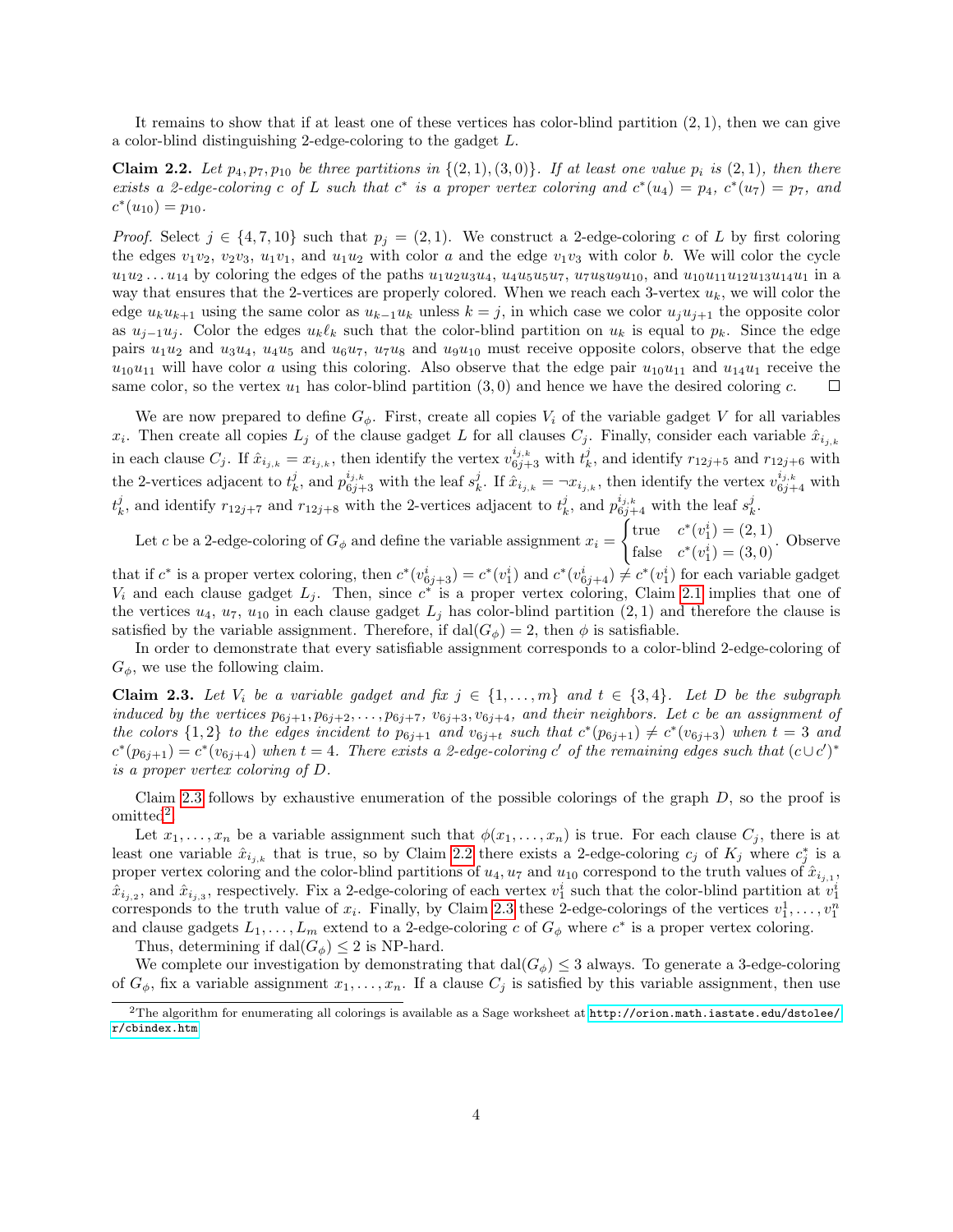Claim [2.2](#page-3-2) to find a 2-edge-coloring on the clause gadget  $L_i$ . If a clause  $C_i$  is not satisfied by this variable assignment, then assign color 1 to the edge set

 ${z_1z_2, z_2z_3, u_1z_1, u_2u_3, u_3u_4, u_4\ell_4, u_4u_5, u_5u_6, u_9u_{10}, u_{10}\ell_{10}, u_{10}u_{11}, u_{11}u_{12}\},$ 

assign color 2 to the edge set

 ${z_1z_3, u_1u_2, u_6u_7, u_7\ell_7, u_7u_8, u_8u_9, u_{12}u_{13}, u_{13}u_{14}},$ 

and finally assign color 3 to the edge  $u_14u_1$ . Observe that this coloring is color-blind distinguishing on  $L_i$ with  $c^*(u_4) = c^*(u_7) = c^*(u_{10}) = (3, 0)$ . Using Claim [2.3,](#page-3-0) this coloring extends to the variable gadgets and hence there is a color-blind distinguishing 3-edge-coloring of  $G_{\phi}$ .  $\Box$ 

In the next sections, we explore determining the color-blind index of graphs using properties that avoid the constructions in the above reduction from 3-SAT.

# <span id="page-4-0"></span>3 Regular Bipartite Graphs and 2-Colorable Hypergraphs

In Section [2,](#page-1-0) we demonstrated that it is NP-complete to determine if  $dal(G) = 2$ , even when promised that dal(G)  $\in \{2,3\}$ . One particular instance of this situation is in the case of regular bipartite graphs, as Kalinowski, Pilšniak, Przybyło, Woźniak [\[9\]](#page-9-1) determined an upper bound on the color-blind index.

**Theorem 4** (Kalinowski, Pilśniak, Przybyło, Woźniak [\[9\]](#page-9-1)). If G is a k-regular bipartite graph with  $k \geq 2$ , then dal(G)  $\leq$  3.

We demonstrate that when G is a k-regular bipartite graph,  $\text{dal}(G) = 2$  if and only if at least one of two corresponding k-regular, k-uniform hypergraphs is 2-colorable. Erdős and Lovász  $[6]$  implicitly proved that k-regular k-uniform hypergraphs are 2-colorable for all  $k \geq 9$  in the first use of the Lovász Local Lemma. Several results  $[2, 5, 7, 14]$  $[2, 5, 7, 14]$  $[2, 5, 7, 14]$  $[2, 5, 7, 14]$  proved different cases for  $k < 9$  and also demonstrated that some 3-regular 3-uniform hypergraphs are not 2-colorable, such as the Fano plane. Thomassen [\[13\]](#page-9-5) implicitly proved the general case, and Henning and Yeo [\[8\]](#page-9-6) proved it explicitly.

**Theorem 5** (Thomassen [\[13\]](#page-9-5), Henning and Yeo [\[8\]](#page-9-6)). Let  $k \geq 4$ . If H is a k-regular k-uniform hypergraph, then H is 2-colorable.

McCuaig [\[10\]](#page-9-13) has a characterization of 3-regular, 3-uniform, 2-colorable hypergraphs when the 2-vertexcoloring is forced to be balanced. A general characterization is not known for 3-regular, 3-uniform, 2-colorable hypergraphs.

If H is a k-uniform hypergraph with vertex set  $V(H)$  and edge set  $E(H)$ , the vertex-edge incidence graph of H is the bipartite graph G with vertex set  $V(H) \cup E(H)$  where a vertex  $v \in V(H)$  and edge  $e \in E(H)$  are incident in G if and only if  $v \in e$ . Note that since H is k-uniform, all of the vertices in the  $E(H)$  part of G have degree k; G is k-regular if and only if  $\mathcal H$  is also k-regular and k-uniform.

**Proposition 6.** Let  $H$  be a k-uniform hypergraph and G its vertex-edge incidence graph. If  $H$  is 2-colorable, then dal(G)  $\leq$  2.

*Proof.* Let  $V = V(\mathcal{H})$  and  $E = E(\mathcal{H})$ , and let G be the bipartite vertex-edge incidence graph with vertex set  $V \cup E$ . Let  $c : V \to \{1, 2\}$  be a proper 2-vertex-coloring of H. For each  $v \in V$ , and edge  $e \in E$  where  $v \in e$ , let the edge ve of G be colored  $c(ve) = c(v)$ . Let  $c^*$  be the color-blind partition on the vertices of G induced by the coloring on the edges of G. The color-blind partition at every vertex  $v \in V$  is  $c^*(v) = (d_{\mathcal{H}}(v), 0)$ . Since c is a proper 2-vertex-coloring of H, the color-blind partition at every edge  $e \in E$  is  $c^*(e) = (k - i, i)$ , where  $1 \leq i \leq |k/2|$ . Therefore,  $c^*$  is a proper vertex coloring of G and dal(G)  $\leq 2$ .  $\Box$ 

If  $G = (X \cup Y, E)$  is a k-regular bipartite graph, then there are two (possibly isomorphic) k-uniform hypergraphs  $\mathcal{H}_X, \mathcal{H}_Y$ , defined by  $V(\mathcal{H}_X) = X$  and  $E(\mathcal{H}_X) = \{N_G(y) : y \in Y\}$ ,  $V(\mathcal{H}_Y) = Y$  and  $E(\mathcal{H}_Y) = Y$  $\{N_G(x): x \in X\}$ . When  $k \geq 4$  and G is a k-regular bipartite graph, then both  $\mathcal{H}_X$  and  $\mathcal{H}_Y$  are 2-colorable by the theorem of Henning and Yeo [\[8\]](#page-9-6).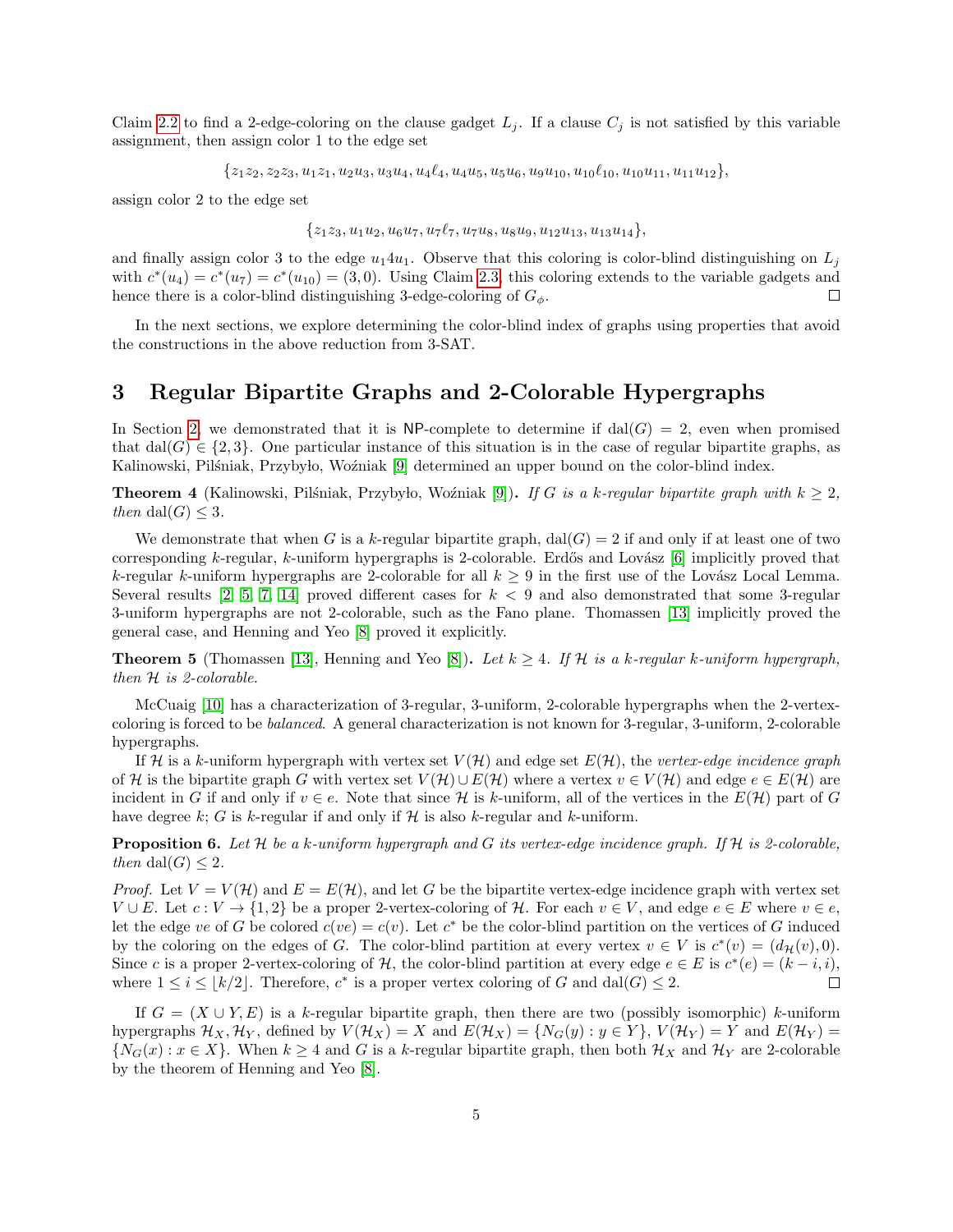**Proposition 7.** If  $G = (X \cup Y, E)$  is a connected 3-regular bipartite graph with dal(G)  $\leq$  2, then at least one of the 3-regular, 3-uniform hypergraphs  $\mathcal{H}_X$  or  $\mathcal{H}_Y$  is 2-colorable.

*Proof.* Let  $c: E(G) \to \{1,2\}$  be a 2-edge-coloring of G such that  $c^*: V(G) \to \{(3,0),(2,1)\}$  is a proper vertex coloring of G. Then, exactly one of X or Y has all vertices colored with  $(3,0)$  and the other is colored with (2, 1), since G is connected. Thus, at least one of  $\mathcal{H}_X$  or  $\mathcal{H}_Y$  has a 2-vertex-coloring where  $c(v)$  is the unique color on the edges of  $G$  incident to  $v$ , and this coloring is proper since each edge is incident to two vertices with one color and one vertex with the other.  $\Box$ 

Since regular bipartite graphs are well understood, but the existence of a color-blind coloring in a general cubic graph is not well understood, our next section investigates cubic graphs that are as far from being bipartite as possible.

### <span id="page-5-0"></span>4 Cubic Graphs with Many 3-cycles

In this section, we prove Theorem [3](#page-1-3) concerning 3-regular graphs where every vertex is in at least one 3-cycle. We first demonstrate the case where  $G$  has no color-blind coloring.

**Lemma 8.** If G is an odd cycle of diamonds, then dal(G) =  $\infty$ .

*Proof.* Suppose for the sake of contradiction that c is a color-blind distinguishing k-edge-coloring of G for some k and note that  $c^*$  takes the colors  $(3,0,0), (2,1,0)$ , and  $(1,1,1)$ . For every diamond xyzw where xyz and yzw are 3-cycles, observe that  $c^*(x) = c^*(w)$ . Thus, for every diamond, we can associate the the diamond with the  $c^*$ -color of the endpoints. Since  $c^*$  is proper, adjacent diamonds must receive distinct colors. Since an odd cycle is not 2-colorable, there must be a diamond  $xyzw$  with endpoints colored  $(3, 0, 0)$ . Then the edges xy and xz and the edges wy and wz receive the same colors under c. So regardless of  $c(yz)$ , we must have  $c^*(y) = c^*(z)$ . Hence  $c^*$  is not proper.  $\Box$ 

We prove Theorem [3](#page-1-3) by using a strengthened induction, presented in Theorem [9.](#page-5-1) A  $\{1,3\}$ -regular graph is a graph where every vertex has degree 1 or 3.

<span id="page-5-1"></span>**Theorem 9.** Let G be a connected  $\{1,3\}$ -regular graph where every 1-vertex is adjacent to a 3-vertex and every 3-vertex is in at least one 3-cycle. There exists a color-blind distinguishing 3-edge-coloring of G if and only if G is not an odd cycle of diamonds. When a color-blind distinguishing 3-edge-coloring exists, if v is a 3-vertex adjacent to a 1-vertex, then there are two color-blind distinguishing 3-edge-colorings  $c_1, c_2$  where  $c_1^*(v) \neq c_2^*(v)$ .

Proof. Among examples of graphs that satisfy the hypothesis but do not have color-blind distinguishing 3-edge-colorings, select G to minimize  $n(G)+e(G)$ . We shall prove that G is either a subgraph of a small list of graphs that contain color-blind distinguishing 3-edge-colorings, or contains one of a small list of reducible configurations.

Figure [2](#page-6-0) lists four graphs and demonstrates color-blind distinguishing 3-edge-colorings that satisfy the theorem statement. Therefore, G is not among this list.

<span id="page-5-2"></span>**Claim 9.1.** G does not contain a cut-edge uv where  $d(u) = d(v) = 3$ .

*Proof.* Suppose uv is a cut-edge with  $d(u) = d(v) = 3$ . Let  $G_1$  and  $G_2$  be the components of  $G - uv$  where  $u \in V(G_1)$  and  $v \in V(G_2)$ , and let  $G_i' = G_i + uv$  for each  $i \in \{1, 2\}$ . Observe that  $n(G_i') + e(G_i') < n(G) + e(G)$ . Also, neither is an odd cycle of diamonds, as they have vertices of degree 1. Therefore, there are color-blind distinguishing 3-edge-colorings  $c_1 : E(G'_1) \to \{1, 2, 3\}$  and  $c_2 : E(G'_2) \to \{a, b, c\}$  such that  $c_2^*(v) \neq c_1^*(u)$ . The color set  $\{a, b, c\}$  can be permuted to  $\{1, 2, 3\}$  such that  $c_2(uv)$  is mapped to  $c_1(uv)$ . Under this permutation,  $c_1$  and  $c_2$  combine to form a color-blind distinguishing 3-edge-coloring of  $G$ .  $\Box$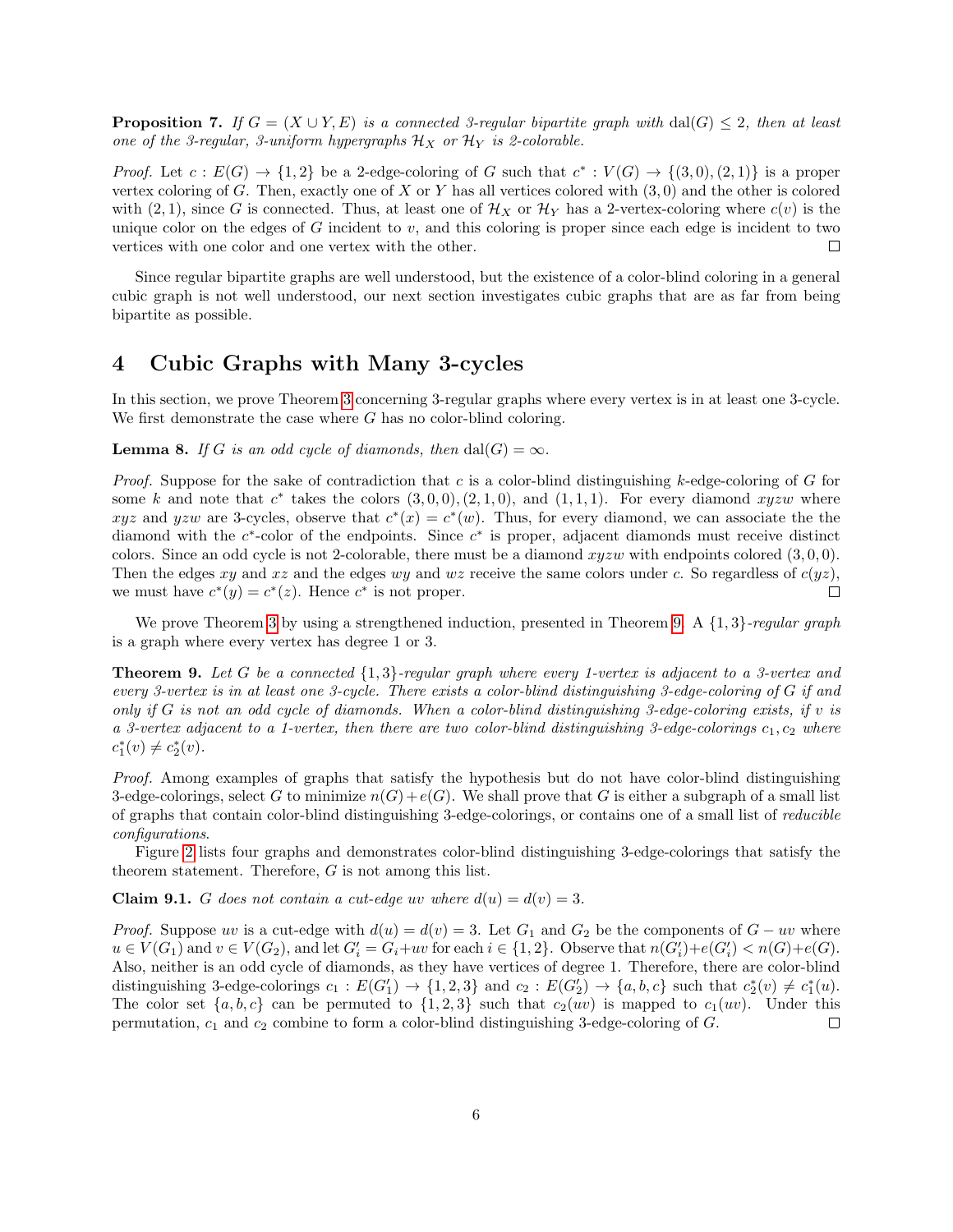

<span id="page-6-0"></span>Figure 2: Base case graphs and their color-blind distinguishing 3-edge-coloring(s) where the 3-vertex  $v$  is highlighted.

Further note that every color-blind distinguishing 3-edge-coloring of  $G'_{1}$  extends to a color-blind distinguishing 3-edge-coloring of  $G$ , and by symmetry every color-blind distinguishing 3-edge-coloring of  $G_2'$ extends to a color-blind distinguishing 3-edge-coloring of  $G$ . Thus, for any vertex  $x$  of degree 3 adjacent to a vertex of degree 1, x is also a vertex of degree 3 adjacent to a vertex of degree 1 in some  $G_i'$  and hence has distinct color-blind partitions for two colorings in that  $G_i'$ . These colorings both extend to  $G$ , so the two distinct color-blind partitions on x also appear in color-blind distinguishing 3-edge-colorings of G.

**Definition** (Reducible Configurations). Let H be a  $\{1,3\}$ -regular graph and  $D \subset V(H)$  such that for every  $v \in D$ , there is at most one vertex  $u = u(v) \in N_H(v) \setminus D$ . Let  $H_D$  be the subgraph of H induced by D, let S be the set of neighbors of D that are not in D. Let M be a matching that saturates S, using edges in the edge cut  $[D, S]$  or using pairs from S.

Let  $c: M \to \{1, 2, 3\}$  and  $c^*: S \to \{(3, 0, 0), (2, 1, 0), (1, 1, 1)\}$  be assignments such that  $c^*(u) \neq c^*(v)$  for all edges  $uv \in M$ . For an edge  $xy \in [D, S]$  where  $x \in D$  and  $y \in S$ , define  $c(xy)$  to be  $c(yz)$  where  $yz$  is the edge of M covering y. Such a pair  $(c, c^*)$  is a potential pair.

The triple  $(H, D, M)$  is a reducible configuration if  $E(H_D) \neq \emptyset$ , and for every potential pair  $(c, c^*)$ , there exists an extension of c to include  $E(H_D)$  where the color-blind partitions for vertices in D create an extension of  $c^*$  to D that is a proper vertex coloring of  $D \cup S$ . We say that a graph G contains a reducible configuration  $(H, D, M)$  if it contains H as a subgraph, and the corresponding vertices of S in that subgraph have degree 3 in G.

Figure [3](#page-7-0) contains a list of four reducible configurations. Some of these are checkable by hand, while others were verified to be reducible using a computer<sup>[3](#page-6-1)</sup>. If  $(H, D, M)$  is a reducible configuration and  $H \subseteq G$ , we use  $G - D + M$  to denote the *reduced graph* given by deleting the edges with at least one endpoint in D, adding the edges in  $M$ , and removing any isolated vertices. Observe that for every reducible configuration in Figure [3,](#page-7-0) every vertex x in  $G$  (not in  $D$ ) that has degree 3 and is adjacent to a vertex of degree 1 remains a vertex of this type in the reduced graph  $G - D + M$ . Therefore, the two colorings that provide distinct color-blind partitions for x in  $G - D + M$  each extend to a color-blind distinguishing 3-edge-coloring of G.

**Claim 9.2.** Let H be the graph in the 1-diamond reduction, with  $D = \{a, b, c, \}$  and  $M = \{pq, wr\}$ . G does not contain the reducible configuration  $(H, D, M)$ .

*Proof.* Suppose G contains H as a subgraph. Let  $G' = G - D + M$ , and observe that  $n(G') + e(G')$  $n(G) + e(G)$ . Also, by Claim [9.1](#page-5-2) the edge cx is not a cut-edge of G, G' is connected and is not an odd cycle of diamonds. Therefore, there exists a color-blind distinguishing 3-edge-coloring  $c: E(G') \to \{1, 2, 3\}$  where  $c^*$  is a proper vertex coloring on  $G'$  and hence a proper vertex coloring on M. By the definition of reducible configuration, this coloring c extends to a color-blind distinguishing 3-edge-coloring of  $G$ , a contradiction.  $\Box$ 

<span id="page-6-1"></span><sup>&</sup>lt;sup>3</sup>The algorithm for checking reducibility is available as a Sage worksheet at [http://orion.math.iastate.edu/dstolee/r/](http://orion.math.iastate.edu/dstolee/r/cbindex.htm) [cbindex.htm](http://orion.math.iastate.edu/dstolee/r/cbindex.htm)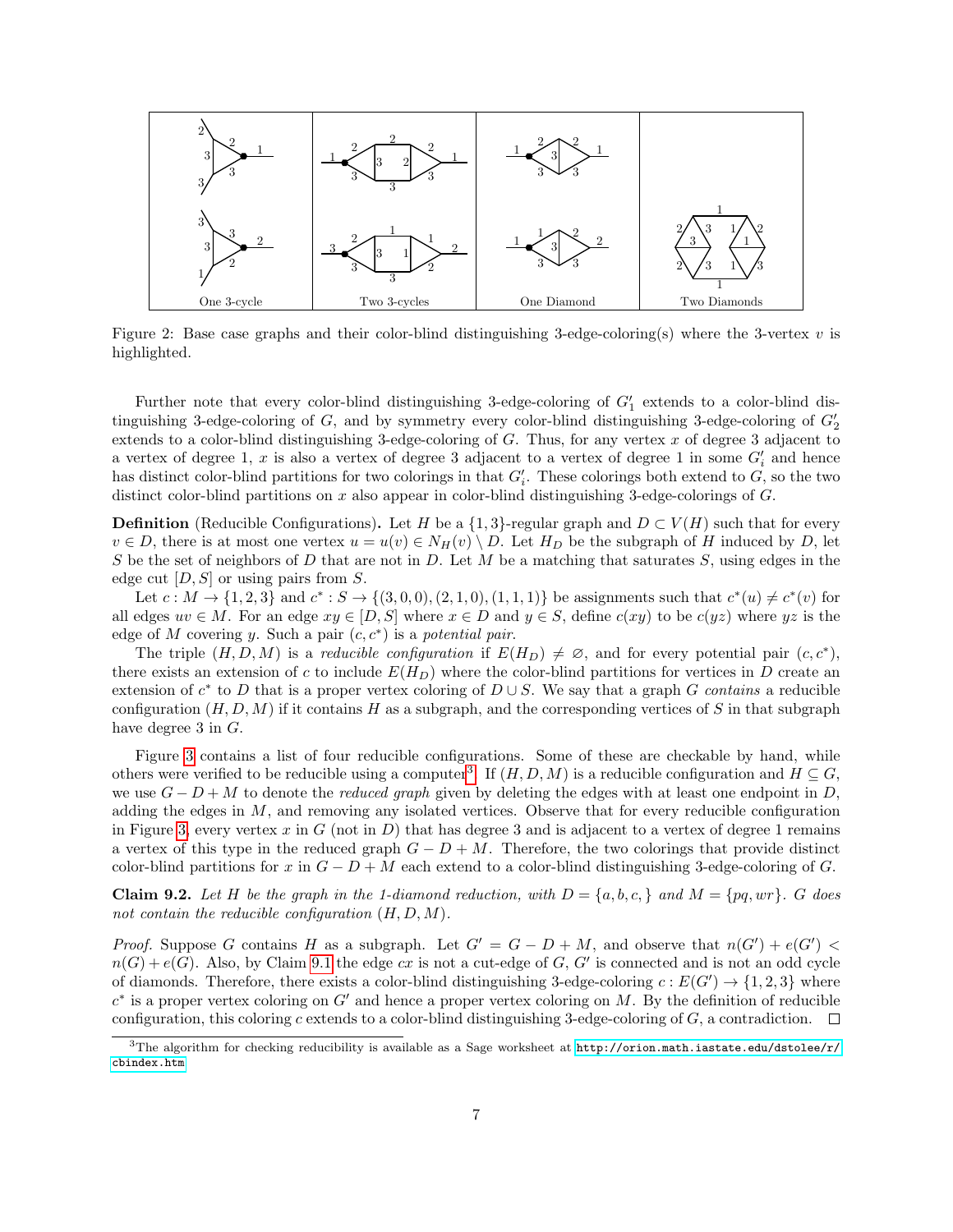

<span id="page-7-0"></span>Figure 3: The Reducible Configurations and their Reductions.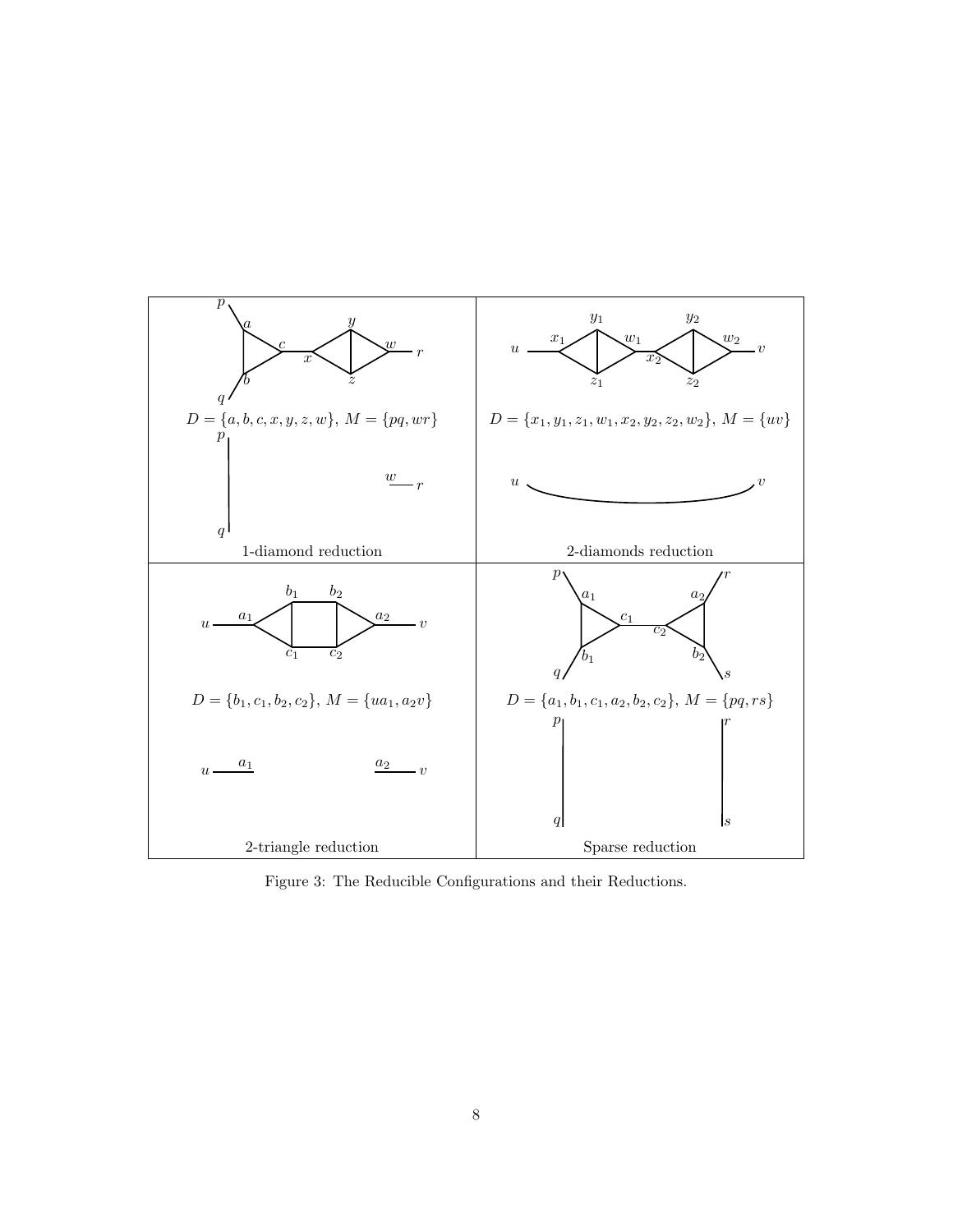Claim 9.3. Let H be the graph in the 2-diamond reduction, with  $D = \{x_1, y_1, z_1, w_1, x_2, y_2, z_2, w_2\}$  and  $M = \{uv\}$ . G does not contain the reducible configuration  $(H, D, M)$ .

*Proof.* Suppose G contains H as a subgraph. Let  $G' = G - D + M$ , and observe that  $n(G') + e(G')$  $n(G) + e(G)$ . Also, since G is not an odd cycle of diamonds, G' is not an odd cycle of diamonds. Therefore, there exists a color-blind distinguishing 3-edge-coloring  $c: E(G') \to \{1,2,3\}$  where  $c^*$  is a proper vertex coloring on  $G'$  and hence a proper vertex coloring on M. By the definition of reducible configuration, this coloring  $c$  extends to a color-blind distinguishing 3-edge-coloring of  $G$ , a contradiction.  $\Box$ 

**Claim 9.4.** Let H be the graph in the 2-triangle reduction, with  $D = \{b_1, c_1, b_2, c_2\}$  and  $M = \{ua_1, a_2v\}$ . G does not contain the reducible configuration  $(H, D, M)$ .

*Proof.* Suppose G contains H as a proper subgraph. Since G is connected, at least one of u and v is a 3-vertex; without loss of generality u is a 3-vertex. The edge  $ua_1$  is not a cut-edge, by [9.1,](#page-5-2) so v is also a 3-vertex. Let  $G' = G - D + M$ , and observe that  $n(G') + e(G') < n(G) + e(G)$ . Observe that G' is connected, {1, 3}-regular and not an odd cycle of diamonds, and that every 1-vertex is adjacent to a 3-vertex. Therefore, there exists a color-blind distinguishing 3-edge-coloring  $c: E(G') \to \{1,2,3\}$  where  $c^*$  is a proper vertex coloring on  $G'$  and hence a proper vertex coloring on M. By the definition of reducible configuration, this coloring c extends to a color-blind distinguishing 3-edge-coloring of  $G$ , a contradiction.  $\Box$ 

Claim 9.5. Let H be the graph in the sparse reduction, with  $D = \{a_1, b_1, c_1, a_2, b_2, c_2\}$  and  $M = \{pq, rs\}.$  $G$  does not contain the reducible configuration  $(H, D, M)$ .

*Proof.* Suppose G contains H as a subgraph. Let  $G' = G - D + M$ , and observe that  $n(G') + e(G')$  $n(G) + e(G)$ . Since G does not contain the 2-triangle reduction, pq and rs are not edges of G and hence  $G'$  is a  $\{1,3\}$ -regular graph. Also, since the edge  $c_1c_2$  is not a cut-edge and since G does not contain the 1-diamond reduction,  $G'$  is connected and is not an odd cycle of diamonds. Therefore, there exists a colorblind distinguishing 3-edge-coloring  $c: E(G') \to \{1,2,3\}$  where  $c^*$  is a proper vertex coloring on G' and hence a proper vertex coloring on  $M$ . By the definition of reducible configuration, this coloring c extends to a color-blind distinguishing 3-edge-coloring of G, a contradiction. П

We complete our proof by demonstrating that G contains one of the reducible configurations.

Suppose that G contains a diamond  $xyzw$  where  $xyzw$  is a 4-cycle and  $yz$  is an edge. Since G is not a single diamond, without loss of generality we have that the vertex adjacent to  $x$ , say  $u$ , is in a 3-cycle or a diamond. Therefore, G is isomorphic to or contains either the 1-diamond reduction or the 2-diamonds reduction. We may now assume that G does not contain any diamond.

Let abc be a 3-cycle in G. Since G has more than one 3-cycle, at least one vertex is adjacent to a vertex in another 3-cycle. If two vertices in  $\{a, b, c\}$  are adjacent to the same 3-cycle, then G is isomorphic to or contains the 2-triangle reduction. Therefore, we may assume that every pair of adjacent 3-cycles have exactly one edge between them. However, a pair of adjacent 3-cycles and their neighboring vertices form a sparse reduction as a subgraph of G.

 $\Box$ 

Therefore, the minimal counterexample G does not exist and the theorem holds.

Remark. The use of reducible configurations demonstrates a polynomial-time algorithm for finding a colorblind distinguishing 3-edge-coloring of a cubic graph where every vertex is in exactly one 3-cycle. The algorithm works recursively, with base cases among the list of two diamonds or two 3-cycles where the two color-blind distinguishing 3-edge-colorings  $c_1$  and  $c_2$  can be produced in constant time. The algorithm first searches for a cut-edge uv with  $d(u) = d(v) = 3$  and if one exists creates the graphs  $G'_1$  and  $G'_2$  as in Claim [9.1;](#page-5-2) recursion on these graphs produces colorings that can be combined to form a coloring of G. If no such cut-edge is found, then the algorithm searches for one of the reducible configurations, one of which will exist. By performing the reduction from G to  $G - D + M$  as specified by the reducible configuration, the algorithm can recursively find a coloring on  $G - D + M$  and in constant time produce an extension to G.